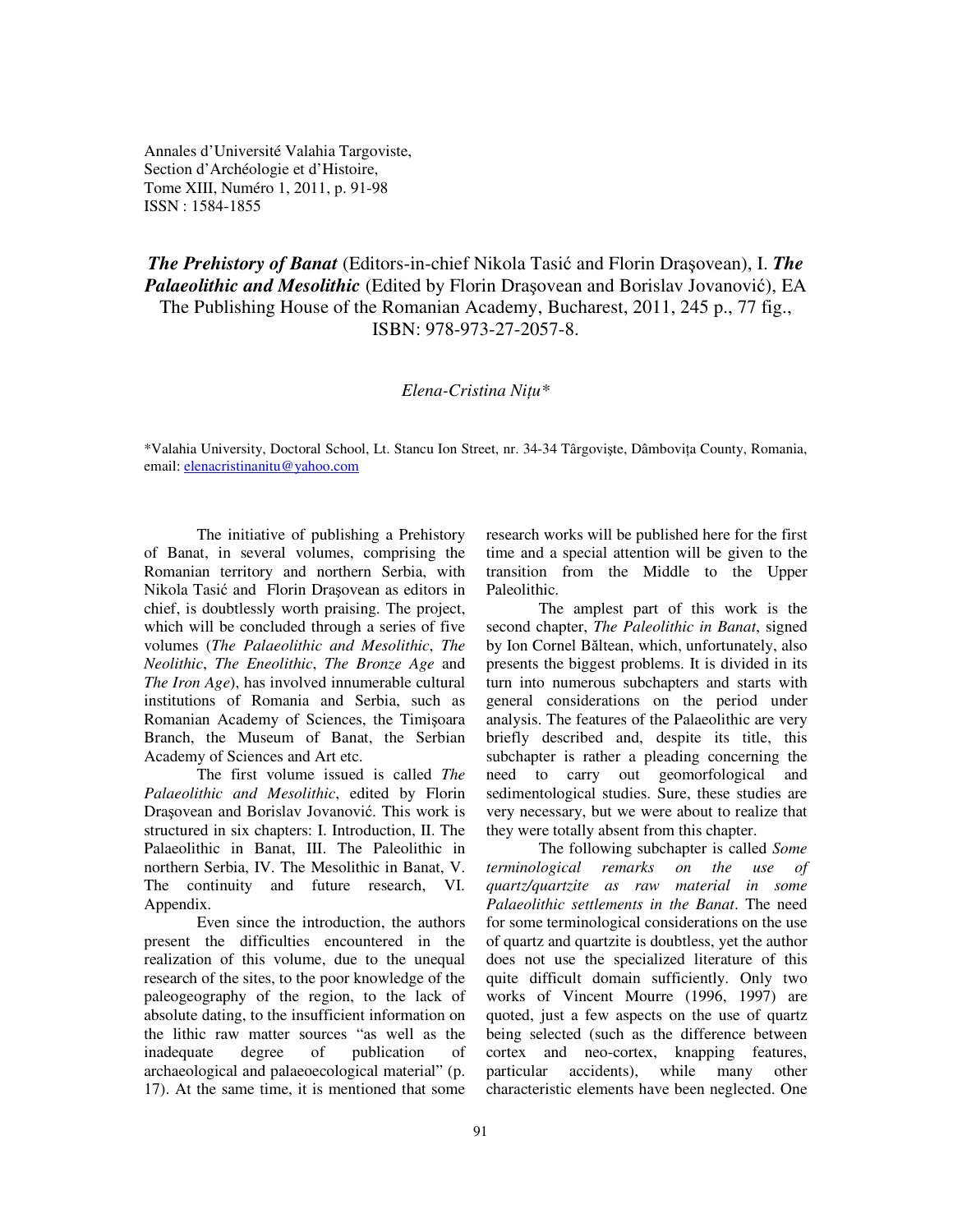could have expected that the notions proposed by Vincent Mourre (1996, 1997) would be used in the analysis of the lithic material of Banat, yet, as we were about to notice, except for the use of the term of neo-cortex, they are completely missing from this work. For this reason, we wonder what the role of this subchapter in the economy of this work may be, if the notions concerning the quartz technology are not used.

The part on the geological structure of Banat region is very ample and consistently documented. Unfortunately, there is no mention of the motivation and the goal of realizing such an ample study on the geological structure when this work deals with the Palaeolithic of the area. Then a study on the type of rocks used in Prehistory follows, describing the general petrographic features of the rocks and having no connection to the Paleolithic of Banat. A necessary and well-documented chapter is the one concerning the Quaternary deposits.

After that, the history of the research and the most consistent part of the study follows: (*II. 5.*) *The Palaeolithic archaeological evidence in the Banat area*. This part begins with a subchapter suggestively entitled (II. 5. 1) *Pedological analyzes, sedimentological remarks on stratigraphical profiles of the palaeolithic sett lements in the Banat*. According to the title, we were expecting an extremely necessary and little approached study of the Romanian archeology. Unfortunately, we realized that this title does not correspond to the content. There is no pedological analysis, and the so-called stratigraphic considerations are totally missing. This chapter is just a simple compilation of stratigraphic descriptions published in time by the authors who carried out researches in the sites of Banat. Consequently, the title of this subchapter does not agree with its content.

The following subchapter is entitled (II.5.2.) *Repertoire of Palaeolithic archaeological sites*. Considering this title, we were expecting to find a repertoire of the settlements in the area, although these sites have been catalogued recently (Sabin Adrian Luca, 2009). We were about to realize that this subchapter is the author's own study on the settlements, so again the title does not correspond to the content. This part, which was supposed to represent in fact the author's contribution, presents innumerable irregularities. In order not to abuse of the space usually given to such an analysis, we have contented ourselves with just a few examples, each time presenting in brief the bibliographic references needed in order to identify the irregularities.

The first aspect that needs to be pointed out is that there is not one original technotypological analysis. This would not necessarily be a problem, provided a correct synthesis on the Paleolithic series had been realized. Unfortunately, all the information and the analysis of the lithic material is taken over as such and translated from Fl. Mogoşanu (1978) and Al. Păunescu (2001). In the economy of this work, a much too important part is occupied by typological tables, which are translated, without adding any supplementary information, from the above-mentioned authors. In a few cases, to avoid the impression of total imitation, the pieces whose coefficient was zero were eliminated from the tables. None of the typological tables has been provided with any explanation and the authors it has been taken from, namely Fl. Mogoşanu (1978) and Al. Păunescu (2001), under it. They are simply mentioned here and there only in the text. A minimum of scientific rigor requires that a table or graph in a scientific work should have an explanation and be numbered. For someone who does not know the Romanian Paleolithic bibliography, or for someone who does not know Romanian, this chapter may give the impression of being the labor of Ion C. Băltean. Taking over a table as such from an author, even though it may be translated into a foreign language, without explaining underneath where it has been taken from, is called *plagiarism*.

In order to support the above-mentioned statements, below, we will provide, out of the countless examples (the tables for levels I, II, III from Coşava (p. 47, 48, 49) are taken over from Fl. Mogoşanu (1978, p. 80); the table for the Mousterian level from Gornea (p. 50) is copied from Al. Păunescu (2001, p. 151); the tables for levels III, IV, V, VI from Româneşti-Dumbrăviţa (p. 57, 59) are taken over from Fl. Mogoşanu (1978, p. 72-73)), only two (fig. 1, 2).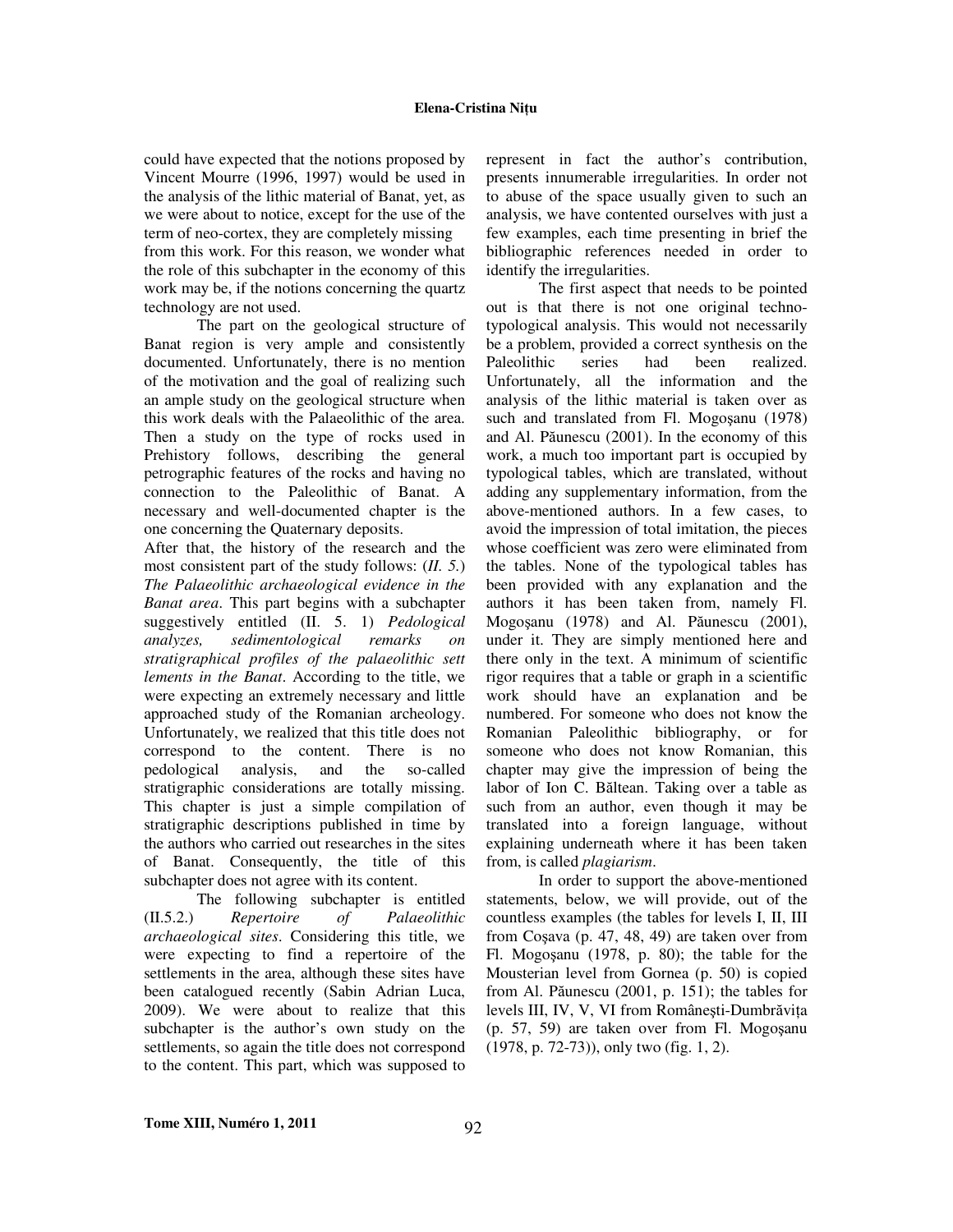|   | 1,81<br>1,81 | Grattoir sur bout de tane atypique<br>Grattoir sur bout de lame                                                                                                                                                    | $^{10}$ $^{10}$                                                                                                                                                                                                                                                                                                                                                                                                                                                                                      | 1,81<br>1,81      |
|---|--------------|--------------------------------------------------------------------------------------------------------------------------------------------------------------------------------------------------------------------|------------------------------------------------------------------------------------------------------------------------------------------------------------------------------------------------------------------------------------------------------------------------------------------------------------------------------------------------------------------------------------------------------------------------------------------------------------------------------------------------------|-------------------|
|   |              |                                                                                                                                                                                                                    |                                                                                                                                                                                                                                                                                                                                                                                                                                                                                                      |                   |
|   |              | Grattoir ogival<br>÷                                                                                                                                                                                               |                                                                                                                                                                                                                                                                                                                                                                                                                                                                                                      | 0,90              |
|   |              |                                                                                                                                                                                                                    |                                                                                                                                                                                                                                                                                                                                                                                                                                                                                                      | 2,72              |
|   |              |                                                                                                                                                                                                                    |                                                                                                                                                                                                                                                                                                                                                                                                                                                                                                      | 2,72              |
|   |              |                                                                                                                                                                                                                    |                                                                                                                                                                                                                                                                                                                                                                                                                                                                                                      | 0,90              |
|   |              |                                                                                                                                                                                                                    |                                                                                                                                                                                                                                                                                                                                                                                                                                                                                                      | 7,27              |
|   |              |                                                                                                                                                                                                                    |                                                                                                                                                                                                                                                                                                                                                                                                                                                                                                      | $\circ$           |
|   |              |                                                                                                                                                                                                                    |                                                                                                                                                                                                                                                                                                                                                                                                                                                                                                      | $\circ$           |
|   |              |                                                                                                                                                                                                                    |                                                                                                                                                                                                                                                                                                                                                                                                                                                                                                      | 8,18              |
|   |              | Grattoir caréné atypique<br>$\mathbf{a}$                                                                                                                                                                           |                                                                                                                                                                                                                                                                                                                                                                                                                                                                                                      | 3,63              |
|   |              | Grattoir à museau<br>ń                                                                                                                                                                                             |                                                                                                                                                                                                                                                                                                                                                                                                                                                                                                      | 1,81              |
|   |              | Grattoir à nuseau algpique<br>14.                                                                                                                                                                                  |                                                                                                                                                                                                                                                                                                                                                                                                                                                                                                      | 2,72              |
|   |              | Grattolr nucléiforme<br>ió,                                                                                                                                                                                        |                                                                                                                                                                                                                                                                                                                                                                                                                                                                                                      | 4,54              |
|   |              | Rabol<br>16.                                                                                                                                                                                                       |                                                                                                                                                                                                                                                                                                                                                                                                                                                                                                      | 1,81              |
|   |              | 24.                                                                                                                                                                                                                |                                                                                                                                                                                                                                                                                                                                                                                                                                                                                                      | ò                 |
|   |              | Burin dièdre droit<br>zī.                                                                                                                                                                                          |                                                                                                                                                                                                                                                                                                                                                                                                                                                                                                      | 2.72              |
|   |              | Burln dièdre déjeté<br>28.                                                                                                                                                                                         |                                                                                                                                                                                                                                                                                                                                                                                                                                                                                                      | 0,90              |
|   |              | Burin dièdre d'angle<br>gi                                                                                                                                                                                         |                                                                                                                                                                                                                                                                                                                                                                                                                                                                                                      | 2,72              |
|   |              | $\frac{3}{2}$                                                                                                                                                                                                      |                                                                                                                                                                                                                                                                                                                                                                                                                                                                                                      | 0,90              |
|   |              | Burin dièdre multiple<br>ż                                                                                                                                                                                         |                                                                                                                                                                                                                                                                                                                                                                                                                                                                                                      | 0,90              |
|   |              | Pointe de Châtelperron atypique<br>47.                                                                                                                                                                             |                                                                                                                                                                                                                                                                                                                                                                                                                                                                                                      | 0,90              |
|   |              | S2.                                                                                                                                                                                                                |                                                                                                                                                                                                                                                                                                                                                                                                                                                                                                      | 0.90              |
|   |              | Lame à relouches continues sur<br>65,                                                                                                                                                                              |                                                                                                                                                                                                                                                                                                                                                                                                                                                                                                      |                   |
|   |              | un cord                                                                                                                                                                                                            |                                                                                                                                                                                                                                                                                                                                                                                                                                                                                                      | 13,63             |
|   |              | g.                                                                                                                                                                                                                 |                                                                                                                                                                                                                                                                                                                                                                                                                                                                                                      |                   |
| Ξ |              |                                                                                                                                                                                                                    |                                                                                                                                                                                                                                                                                                                                                                                                                                                                                                      | 13,63             |
|   |              | 67.                                                                                                                                                                                                                |                                                                                                                                                                                                                                                                                                                                                                                                                                                                                                      | 0.09<br>0,80      |
|   |              |                                                                                                                                                                                                                    |                                                                                                                                                                                                                                                                                                                                                                                                                                                                                                      | 1,81              |
|   |              |                                                                                                                                                                                                                    |                                                                                                                                                                                                                                                                                                                                                                                                                                                                                                      |                   |
|   |              |                                                                                                                                                                                                                    |                                                                                                                                                                                                                                                                                                                                                                                                                                                                                                      | 3,63              |
|   |              | Racloir                                                                                                                                                                                                            |                                                                                                                                                                                                                                                                                                                                                                                                                                                                                                      | 5,45              |
|   |              | 78.                                                                                                                                                                                                                |                                                                                                                                                                                                                                                                                                                                                                                                                                                                                                      | 0,90              |
|   |              | 0,90<br>0,90<br>2,72<br>7,27<br>8,18<br>2,72<br>3,63<br>0,90<br>4,54<br>2,72<br>0,90<br>0,90<br>0,90<br>0,90<br>13,63<br>9,09<br>0.90<br>$1,81$<br>$2,72$<br>1,81<br>2,72<br>13,63<br>1,81<br>3,63<br>S,45<br>0,90 | Lane à retouches continues sur<br>Grattoir sur lane aurignacienne<br>Pointe de Font-Yves (Krems)<br>Burin dièdre sur lame cassée<br>Grallolr sur lame relouchée<br>Lame à étranglement<br>Lame aurignacienne<br>Grattoir unghiforme<br>Perçoir alypique '<br>Grattoir circulaire<br>Grattoir sur éclat<br>Pièce à encoche<br>Pièce denticalée<br>Lamelle Dufour<br>Grattoir éventail<br>les deux bords<br>Grattoir caréné<br>74.<br>75.<br>Γ.<br>68.<br>$\overline{1}$<br>ιń,<br>g,<br>é<br>οó<br>ø, | 12<br>≘<br>0<br>s |

*The Prehistory of Banat* (Editors-in-chief Nikola Tasić and Florin Draşovean), I. *The Palaeolithic and Mesolithic* (Edited by Florin Draşovean and Borislav Jovanović), EA The Publishing House of the Romanian Academy, Bucharest, 2011, 245 p., 77 fig., ISBN: 978-973-27-2057-8.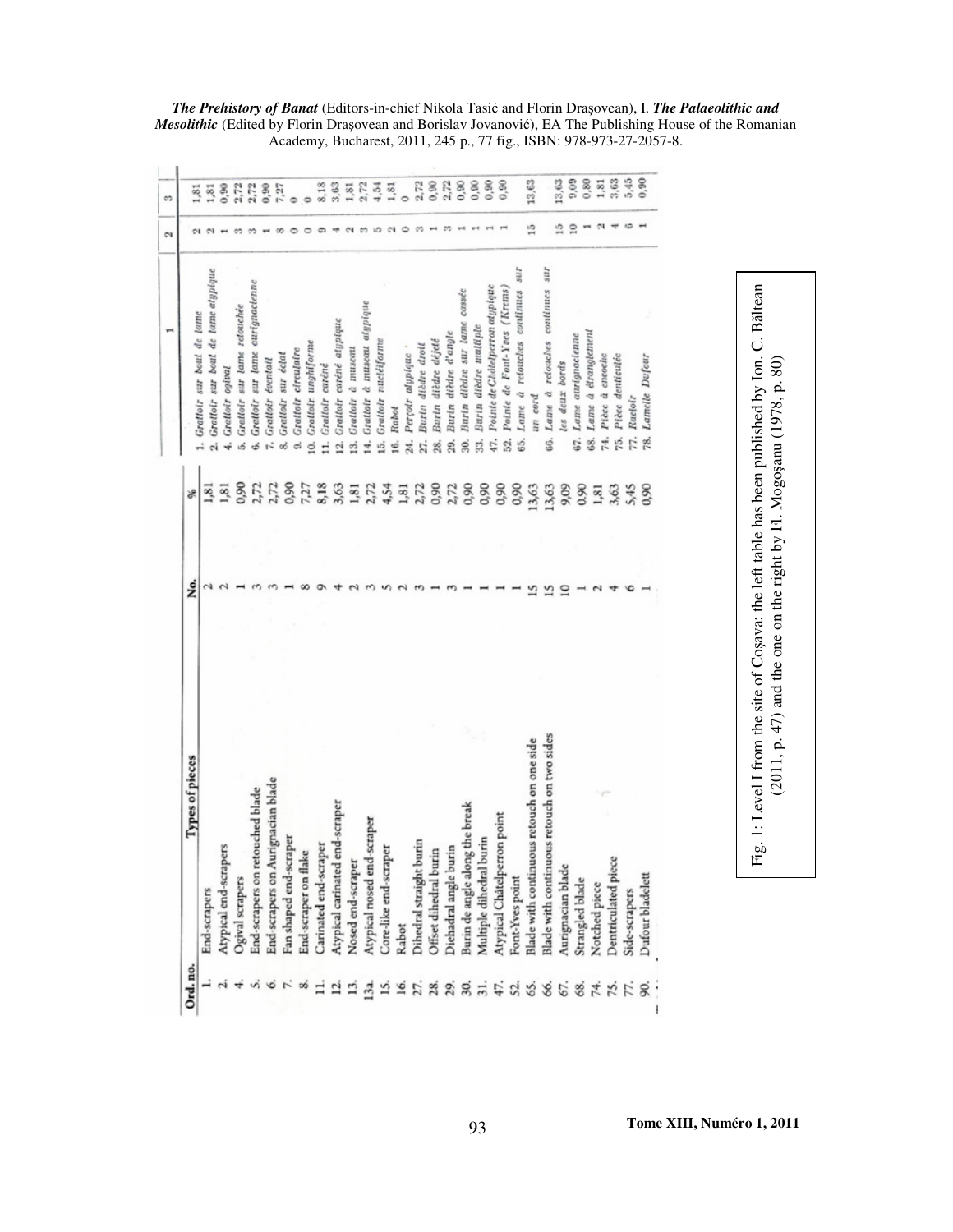| Ord. no.                                       | <b>Types of pieces</b>                      | Lev. III                | %     | Lev. IV        | Lev. V                  |
|------------------------------------------------|---------------------------------------------|-------------------------|-------|----------------|-------------------------|
| 1.                                             | End-scraper on blade                        | 6                       | 5.26  | 1              | $\mathbf{0}$            |
| $\overline{2}$ .                               | Atypical end-scraper on blade               | $\mathbf{I}$            | 0.88  | $\mathbf{1}$   | $\overline{4}$          |
| 3.                                             | Double end-scraper                          | 1                       | 0.88  | 0              | 1                       |
| 5.                                             | End-scraper on retouched blade              | $\mathbf{1}$            | 0.88  | $\mathbf{0}$   | $\mathbf{1}$            |
| 6.                                             | End-scraper on Aurignacian blade            | $\overline{2}$          | 1.75  | $\mathbf{0}$   | 1                       |
| 8.                                             | End-scraper on flake                        | 15                      | 13.16 | 3              | $\mathbf{1}$            |
| 10.                                            | Thumb-nail end-scraper                      | $\mathbf{1}$            | 0.88  | $\mathbf{I}$   | $\mathbf{0}$            |
| 11.                                            | Carinated end-scraper                       | 7                       | 6.14  | $\theta$       | $\mathbf{1}$            |
| 12.                                            | Atypical carinated end-scraper              | 6                       | 5.26  | $\mathbf{1}$   | $\overline{c}$          |
| 13.                                            | End-scraper à museau                        | $\overline{2}$          | 1.75  | $\mathbf{1}$   | $\mathbf{0}$            |
| 14.                                            | Nosed end-scraper                           | 1                       | 0.88  | $\theta$       | $\mathbf{0}$            |
| 15.                                            | Core-like end-scraper                       | 8                       | 7.02  | 3              | $\mathbf{1}$            |
| 16.                                            | Rabot                                       | 6                       | 5.26  | $\mathbf{1}$   | 3                       |
| 17.                                            | End-scraper-burin                           | 1                       | 0.88  | $\mathbf{1}$   | l                       |
| 21.                                            | Piercer end-scraper                         | 1                       | 0.88  | $\mathbf{0}$   | $\mathbf{0}$            |
| 24.                                            | Atypical piercer                            | $\overline{c}$          | 1.75  | $\mathbf{0}$   | $\mathbf{0}$            |
| 27.                                            | Dihedral straight burin                     | 7                       | 6.14  | 6              | 5                       |
| 28.                                            | Dihedral offset burin                       | 3                       | 2.63  | 3              | $\overline{c}$          |
| 29.                                            | Dihedral angle burin                        | $\overline{2}$          | 1.75  | $\overline{4}$ | $\overline{\mathbf{3}}$ |
| 30.                                            | Angle burin along the break                 | $\overline{4}$          | 3.51  | $\overline{c}$ | $\overline{4}$          |
| 31.                                            | Multiple dihedral burin                     | $\mathbf{I}$            | 0.88  | $\mathbf{1}$   | 4                       |
| 32.                                            | Burin busqué                                | $\mathbf{I}$            | 0.88  | $\mathbf{0}$   | 0                       |
| 34.                                            | Burin on straight retouched truncation      | $\overline{\mathbf{c}}$ | 1.75  | 3              | 1                       |
| 35.                                            | Burin on oblique retouched truncation       | $\overline{c}$          | 1.75  | $\overline{4}$ | $\mathbf{0}$            |
| 36.                                            | Burin on concave truncation                 | 1                       | 0.88  | ı              | $\mathbf{0}$            |
| 37.                                            | Burin on convex retouched truncation        | 1                       | 0.88  | 1              | 0                       |
| 39.                                            | Transversal burin on a notch                | $\mathbf{1}$            | 0.88  | $\mathbf{0}$   | 0                       |
| 43.                                            | Core-like burin nucleiform                  | 1                       | 0.88  | 0              | 0                       |
| 60.                                            | Piece on straight retouched truncation      | $\mathbf{0}$            | 0.00  | $\overline{2}$ | $\mathbf{0}$            |
| 61.                                            | Blade with oblique retouched truncation     | 1                       | 0.88  | 3              | 0                       |
| 63.                                            | Blade with convex retouched truncation      | 1                       | 0.88  | 3              | 0                       |
| 65.                                            | Blade with continuous retouches on one side | 6                       | 5.26  | 0              | 1                       |
| 66.                                            | Blade with continuous on both sides         | $\mathbf{I}$            | 0.88  | 3              | $\mathbf{0}$            |
| 67.                                            | Aurignacian blade                           | $\overline{\mathbf{S}}$ | 4.39  | 1              | 0                       |
| 74.                                            | Notched piece                               | $\mathbf{1}$            | 0.88  | $\mathbf{1}$   | $\mathbf{0}$            |
| 75.                                            | Denticulated piece                          | 1                       | 0.88  | $\overline{c}$ | $\bf{0}$                |
| 76.                                            | Scalar piece                                | 0                       | 0.00  | 1              | $\mathbf{0}$            |
| 77.                                            | Side-scraper                                | $\overline{2}$          | 1.75  | $\overline{4}$ | 0                       |
| 84.                                            | Truncated blade                             | $\mathbf 0$             | 0.00  | $\overline{2}$ | $\overline{0}$          |
| 85.                                            | <b>Backed bladlets</b>                      | $\Omega$                | 0.00  | $\mathbf{0}$   | 1                       |
| 89.                                            | À coche flake                               | $\mathbf{I}$            | 0.88  | $\mathbf{I}$   | 1                       |
| 90.                                            | Dufour bladelets                            | 8                       | 7.02  | $\mathbf{0}$   | $\mathbf{0}$            |
| <b>Total tools</b>                             |                                             | 114                     |       | 61             | 38                      |
| Simple blades                                  |                                             | 788                     |       |                |                         |
| Flakes                                         |                                             | 1941                    |       |                |                         |
| Cores                                          |                                             | 47                      |       |                |                         |
|                                                |                                             | 2165                    |       |                |                         |
| <b>Atypical flakes</b><br><b>General total</b> |                                             | 5055                    |       |                |                         |

|                                                   |                                | Niv. III          | Niv. IV                      |                  | Niv. V                       |                     |
|---------------------------------------------------|--------------------------------|-------------------|------------------------------|------------------|------------------------------|---------------------|
|                                                   | Total                          | %                 | Total                        | $\%$             | Total                        | $\%$                |
| 0                                                 | $\mathbf{1}$                   | $\overline{2}$    | 3                            | $\boldsymbol{A}$ | 5                            | 6                   |
| 1. Grattoire sur bout de lame                     | $\, 6$                         | 5,26              | 1                            | 1,63             | $\theta$                     | $\,0$               |
| 2. Grattoir sur bout de tame aly-<br>pique        | $\mathbf{1}$                   | 0,87              | 1                            | 1.63             | $\boldsymbol{4}$             | 10,25               |
| 3. Gralloir double                                | 1                              | 0,87              | 0                            | $\boldsymbol{0}$ | $\mathbf{1}$                 | 2,56                |
| 5. Grattoir sur lame relouchée                    | $\mathbf{1}$                   | 0,87              | 0                            | $\overline{0}$   | $\mathbf{1}$                 | 2,56                |
| 6. Grattoir sur lame aurigna-                     |                                |                   |                              |                  |                              |                     |
| cienne                                            | $\dot{2}$                      | 1,75              | $\overline{0}$               | $\theta$         | $\mathbf{1}$                 | 2,56                |
| 7. Grattoir évantail                              | $\theta$                       | $\bf{0}$          | $\overline{0}$               | $\mathbf{0}$     | $\overline{0}$<br>1          | $\theta$<br>2,56    |
| 8. Grattoir sur éclat                             | 15<br>$\theta$                 | 13,15<br>$\bf{0}$ | 3<br>0                       | 4,91<br>$\theta$ | $\theta$                     | $\theta$            |
| 9. Gratloir circulaire<br>10. Gralloir unguiforme | 1                              | 0,87              | $\mathbf{1}$                 | 1,63             | $\theta$                     | $\bf{0}$            |
| 11. Grattoir caréné                               | $\overline{7}$                 | 6,14              | 0                            | $\mathbf{0}$     | 1                            | 2,56                |
| 12. Gralloir caréné alypique                      | 6                              | 5,26              | $\mathbf{1}$                 | 1,63             | $\overline{2}$               | 5,12                |
| 13. Gralloir à museau                             | $\overline{2}$                 | 1,75              | 1                            | 1,63             | 0                            | $\bf{0}$            |
| 14. Gralloir à museau alypique                    | $\mathbf{1}$                   | 0,87              | $\bf{0}$                     | $\mathbf{0}$     | $\mathbf{0}$                 | $\mathbf{0}$        |
| 15. Grattoir nucléiforme                          | 8                              | 7,01              | 3                            | 4,91             | $\mathbf{1}$                 | 2,56                |
| 16. Rabot                                         | $\boldsymbol{6}$               | 5,26              | 1                            | 1,63             | 3                            | 7.69                |
| 17. Grattoir-burin                                | $\mathbf 1$                    | 1,87              | $\mathbf{1}$<br>$\bf{0}$     | 1,63<br>$\bf{0}$ | $\mathbf{1}$<br>$\mathbf{0}$ | 2,56<br>0           |
| 21. Perçoir-grattoir                              | $\mathbf{1}$<br>$\overline{2}$ | 0,87              | $\overline{0}$               | $\theta$         | $\bf{0}$                     | $\bf{0}$            |
| 24. Percoir-alypique<br>27. Burin dièdre droit    | $\overline{7}$                 | 1,75<br>6,14      | 6                            | 9.83             | 5                            | 12,82               |
| 28. Burin dièdre déjelé                           | 3                              | 2,63              | 3                            | 4,91             | $\overline{2}$               | 5,12                |
| 29. Burin dièdre d'angle                          | $\overline{2}$                 | 1,75              | $\boldsymbol{4}$             | 6,55             | 3                            | 7.69                |
| 30. Burin dièdre sur lame cassée                  | 4                              | 3,50              | $\overline{2}$               | 3,27             | $\overline{4}$               | 10,25               |
| 31. Burin dièdre mulliple                         | $\mathbf{1}$                   | 0,87              | $\mathbf{1}$                 | 1,63             | 4                            | 10.25               |
| 32. Burin busqué                                  | $\mathbf{1}$                   | 0,87              | 0                            | 0                | $\mathbf{0}$                 | $\boldsymbol{0}$    |
| 34. Burin sur troncature relouchée                |                                |                   |                              |                  |                              |                     |
| droit                                             | $\overline{2}$                 | 1,75              | $\boldsymbol{\mathsf{3}}$    | 4,91             | $1\,$                        | 2,56                |
| 35. Burin sur Ironcalure relouchée                | $\overline{2}$                 | 1,75              | $\overline{4}$               | 6,55             | $\mathbf{0}$                 | $\bf{0}$            |
| oblique<br>36. Burin sur troncature retouchée     |                                |                   |                              |                  |                              |                     |
| concave                                           | 1                              | 0,87              | 1                            | 1,63             | $\mathbf{0}$                 | 0                   |
| 37. Burin sur troncature relouchée                |                                |                   |                              |                  |                              |                     |
| convexe                                           | $\mathbf{1}$                   | 0,87              | $\mathbf{1}$                 | 1,63             | $\mathbf{0}$                 | $\sigma$            |
| 39. Burin transverse sur encoche                  | $\mathbf{1}$                   | 0,87              | 0                            | $\mathbf{0}$     | 0                            | 0                   |
| 43. Burin nucléiforme                             | $\mathbf{1}$                   | 0,87              | $\bf{0}$                     | $\bf{0}$         | $\theta$                     | $\mathbf 0$         |
| 48. Pointes de la Gravelle                        | 0                              | $\bf{0}$          | 0                            | $\mathbf{0}$     | $\bf{0}$                     | 0                   |
| 60. Lame (pièce) à troncature<br>retouchée droite | $\bf{0}$                       | 0                 | $\overline{2}$               | 3,27             | $\mathbf{0}$                 | $\bf{0}$            |
| 61. Lame à troncature retouchée                   |                                |                   |                              |                  |                              |                     |
| oblique                                           | 1                              | 0,87              | 3                            | 4,91             | 0                            | $\theta$            |
| 63. Lame à troncature retouchée                   |                                |                   |                              |                  |                              |                     |
| convexe                                           | 1                              | 0,87              | 3                            | 4,91             | $\theta$                     | $\mathbf{0}$        |
| 65. Lame è relouches continue sur                 |                                |                   |                              |                  |                              |                     |
| un bord                                           | 6                              | 5,26              | $\bf{0}$                     | $\bf{0}$         | $\mathbf{1}$                 | 2,56                |
| 66. Lame à relouche continues sur                 |                                |                   |                              |                  |                              |                     |
| deux bords                                        | 1                              | 0,87              | 3                            | 4,91             | $\theta$                     | 0                   |
| 67. Lame aurignacienne<br>74. Pièce à encoche     | 5<br>1                         | 4.38<br>0,87      | $\mathbf{1}$<br>$\mathbf{1}$ | 1,63<br>1,63     | $\bf{0}$<br>$\mathbf 0$      | $\overline{0}$<br>0 |
| 75. Pièce denticulée                              | 1                              | 0,87              | $\overline{2}$               | 3,27             | $\theta$                     | $\overline{0}$      |
| 76. Pièce esquillée                               | $\overline{0}$                 | 0                 | $\mathbf{1}$                 | 1,63             | $\bf{0}$                     | 0                   |
| 77. Racloir                                       | $\overline{2}$                 | 1,75              | $\boldsymbol{4}$             | 6,55             | 0                            | 0                   |
| 78. Raclette                                      | 0                              | 0                 | 0                            | $\bf{0}$         | 0                            | 0                   |
| 79. Triangle                                      | 0                              | $\bf{0}$          | 0                            | 0                | $\mathbf{0}$                 | 0                   |
| 84. Lamelle tronquée                              | 0                              | $\bf{0}$          | $\,2$                        | 3,27             | $\boldsymbol{0}$             | 0                   |
| 85. Lamelle à dos                                 | $\boldsymbol{0}$               | $\bf{0}$          | 0                            | $\boldsymbol{0}$ | 1                            | 2,56                |
| 89. Lamelle à coche                               | $\mathbf{1}$                   | 0,87              | $\mathbf{1}$                 | 1,63             | 1                            | 2,56                |
| 90. Lamelle Dufour                                | 8                              | 7,01              |                              |                  |                              |                     |

Fig 2: Levels III, IV and V from the site of Româneşti-Dumbrăviţa: the table on the left has been published by Ion. C. Băltean (2011), and the one on the right by Fl. Mogoşanu (1978, p. 72-73)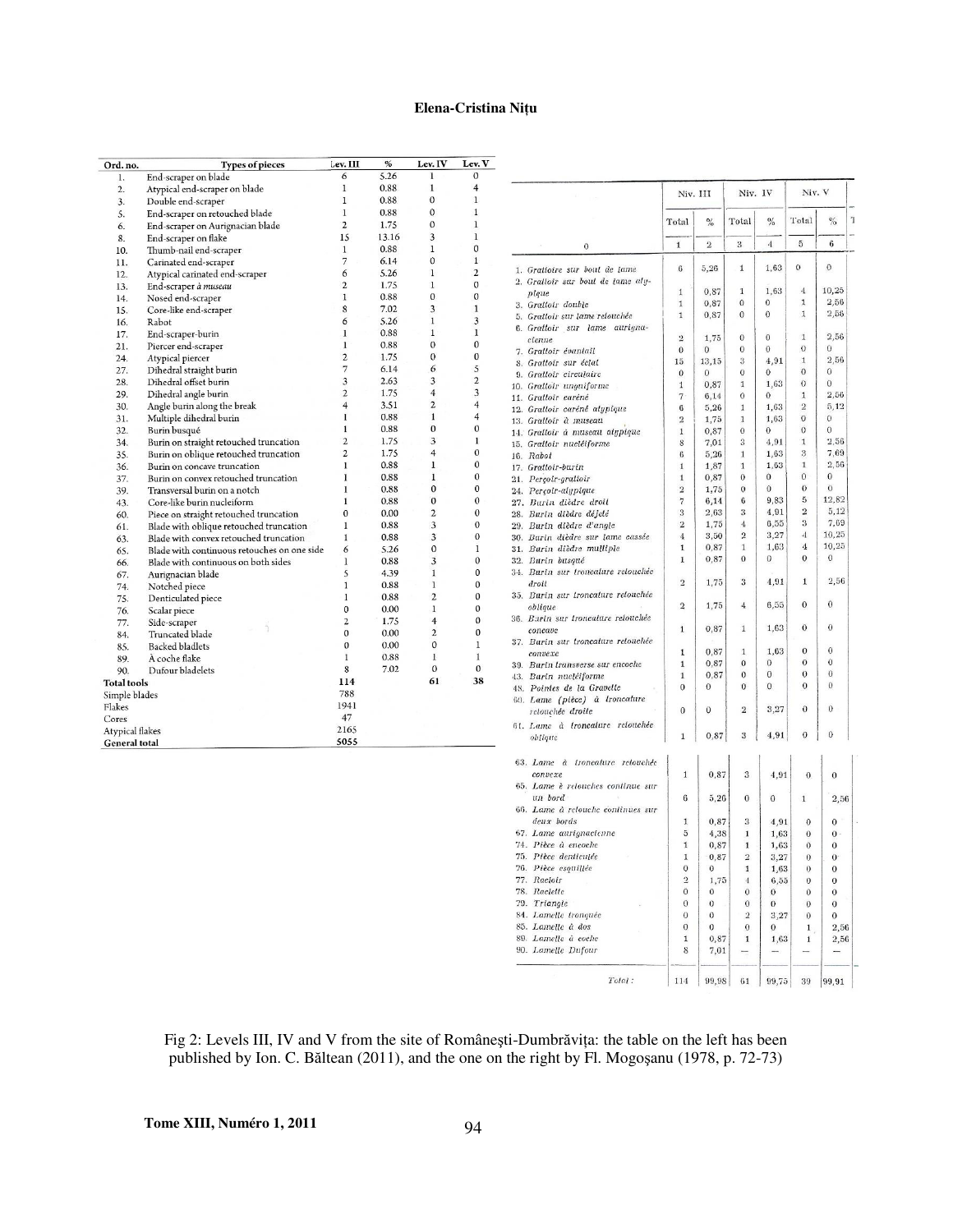### *The Prehistory of Banat* (Editors-in-chief Nikola Tasić and Florin Draşovean), I. *The Palaeolithic and Mesolithic* (Edited by Florin Drasovean and Borislav Jovanović), EA The Publishing House of the Romanian Academy, Bucharest, 2011, 245 p., 77 fig., ISBN: 978-973-27-2057-8.

The examples of plagiarism do not stop at the typological tables, but continue as well when commenting them. Here are just a few examples:

| "cele două gratoare tipice cu bot ("à museau")      | "The two nosed end-scraper were manufacured,           |
|-----------------------------------------------------|--------------------------------------------------------|
| sînt făcute astfel: unul plat pe lamă aurignaciană, | one on a <i>core tablet</i> , and the other on an      |
| iar celălalt pe așchie-capac de nucleu"(Fl.         | Aurignacian blade." (I. C. Băltean, 2011, p. 48).      |
| Mogosanu, 1978, p. 75)                              |                                                        |
| Nu lipsesc nici gratoarele nucleiforme și nici      | "One schould remember the presence of the core-        |
| gialăile ("rabots")" (Fl. Mogoșanu, 1978, p. 75)    | like end-scraper and the <i>rabot</i> type pieces" (I. |
|                                                     | C. Băltean, 2011, p. 48)                               |
| "Pe baza acestor observații credem că este vorba    | "This tool poin out to a Mousterian industry           |
| despre un facies musterian în care tehnica          | characterized by the absence of the Levallois          |
| Levallois este absentă, fără forme bifaciale dar    | technique and of the bifacial shape, but rich in       |
| bogat în racloare " (Al. Păunescu, 2001, p.         | scarpers". (I. C. Băltean, 2011, p. 45).               |
| 142)                                                |                                                        |
| "Indici tipologici pentru stratul inferior:         | "The characteristic tipological indices for this       |
| $IG = 39,09$                                        | level are:                                             |
| $IB = 8,18$                                         | IG 39.09%                                              |
| $IGA = 16,36$                                       | IB 8.18%                                               |
| $Ibd = 8,18"$                                       | IGA 16.36%                                             |
| (Fl. Mogosanu, 1978, p. 80)                         | IBd 8.18%,                                             |
|                                                     | Ion. C. Băltean, 2011, p. 48)                          |

Much more serious is the association between plagiarism and forgery. For the settlement of Gornea-Dealul Căuniței, the author of the chapter enthusiastically mentions: "Although the number of typical pieces is very small and cannot be subjected to the technicaltypological analysis after the Bordian method, we can still identify types such as" (p. 50). We realized with amazement that it was not the author that identified those types, but Al. Păunescu (2001, p. 151) whom once again the author "forgot" to quote. Ion C. Băltean only "has the merit" of putting the data in a table, probably in order to make it look less like the original text of Al. Păunescu (2001, p. 151) and to distract the reader's attention from plagiarism. It is only a page after this, when the typological table is discussed, that a footnote reminds of Al. Păunescu (2001). Below, we will quote the original text of Al. Păunescu (2001, p. 151) with the determination of the tools, from which we have excluded the types of butts identified, along with the table published by Ion. C. Băltean, p. 50.

"I. Aschii Levallois tipice: 19 (...); Ia. Lame Levallois: 5 (...); II. Aşchii Levallois atipice: 7 (...); III. Vârfuri Levallois neretuşate: 5 (...); IV. Vârfuri Levallois retuşate: 3 (...); V. Racloare simplu

drepte: 2 (...); VI. Racloare simplu concav: 2 (...); VII. Racloar dublu-drept: 1 (...); VIII. Racloar dublu drept-concav: 1 (...); IX. Racloar dublu convex-concav: 2 (...); X. Cuţit *à dos* natural : 1,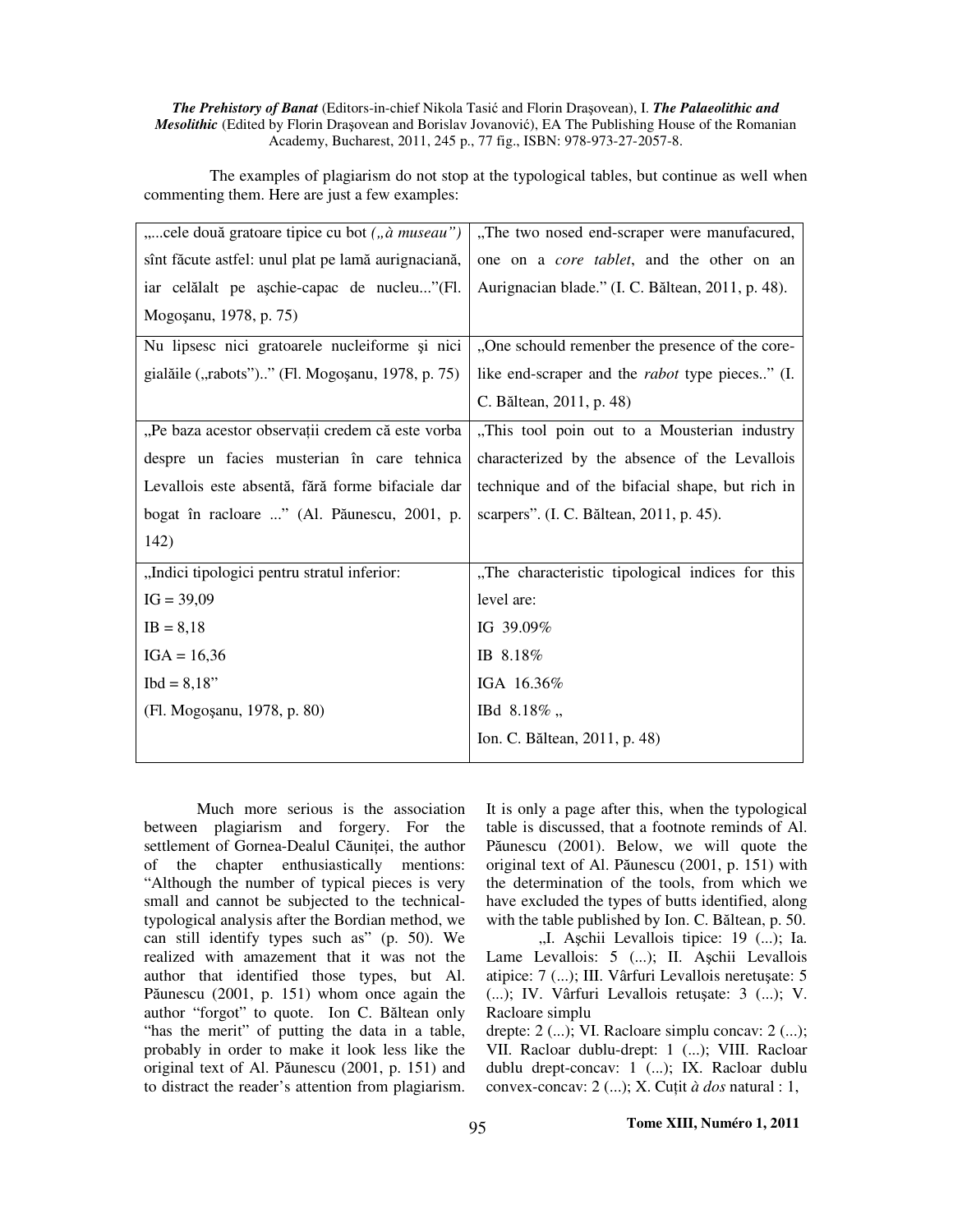| Ord. no.                | <b>Types of pieces</b>                | No. |  |
|-------------------------|---------------------------------------|-----|--|
|                         | Typical Levallois flake               | 19  |  |
| 1a                      | Typical Levallois blade               |     |  |
| 2                       | Atypical Levallois flake              |     |  |
| 3                       | Unretouched Levallois point           |     |  |
| 4                       | Retouched Levallois point             |     |  |
| 9                       | Single straight side-scrapers         |     |  |
| 11                      | Single concave side-scrapers          |     |  |
| 12                      | Double straight side-scrapers         |     |  |
| 14                      | Double straight-concave side-scrapers |     |  |
| 17                      | Double convex-concave side-scrapers   |     |  |
| 38                      | Naturally backed knife                |     |  |
| 42                      | Notched piece                         |     |  |
| 43                      | Denticulated piece                    |     |  |
| <b>Total implements</b> |                                       | 50  |  |

Typological structure of the lithic series according to Ion. C. Băltean (2011), p. 50

| Ord. no.             | <b>Types of pieces</b> | No. |
|----------------------|------------------------|-----|
| Non-Levallois points |                        | 21  |
| Non-Levallois blades |                        |     |
| Levallois core       |                        |     |
| Discoidal core       |                        |     |
| Quasi-discoidal core |                        |     |
| Atypical flakes      |                        | 76  |
| Overall total        |                        | 154 |

Composition of the raw lithic material according to Ion. C. Băltean (2011), p. 51.

(...); XI. Piesă cu *encoche* clactoniană: 2 (...); XII. Piesă denticulată: 1 ..." (Al. Păunescu, 2001 p. 151).

At the end of his study, Ion C. Băltean mentions "As there no match between the total number of discovered pieces claimed by Florea Mogoşanu (147) and the number resulting from above table (154)". This affirmation is surprising, as Fl. Mogoşanu (1978) and Al. Păunescu (2001) present the same number of tools, namely 154. The explanation of this "mystery" is simple: Mr. Băltean copies information from two authors, forgetting to mention it. In the table on page 51, he takes over as such the information on the raw material from Al. Păunescu (2001, p. 151), to which he adds a number of 76 atypical flakes determined by Fl. Mogoşanu (1978, p. 31). Subsequently, we will present the original information from Al. Păunescu (2001, p. 151) and Fl. Mogoşanu (1978, p. 31), next to the table published by Ion. C. Băltean (2001, p. 51):

",XIII. Nuclee: 3, de tip Levallois (1), discoidal (1) şi cvasidiscoidal (1); XIV. Aşchii non Levallois: 21 (...); XV. Lame non Levallois: 4 ..." (Al. Păunescu, 2001, p. 151).

"La toate aceste piese tipice se mai adaugă şi 76 de spărturi şi aşchii atipice" (Fl. Mogoşanu, 1978, p. 31).

This is an example of double plagiarism, but also of forgery of the structure of the lithic industry from this settlement, which is extremely serious.

We can provide as well a few examples of pieces of information taken over from Fl. Mogoşanu (1978), whom he does not cite. There are entire paragraphs synthesized based on the conclusions of the above-mentioned author:

-the typological makeup of levels I and II from Româneşti-Dumbrăviţa (p. 56) is taken over from Fl. Mogoşanu (1978, p. 54);

-the description of the lithic series of level IV from Româneşti-Dumbrăviţa (p. 58) is taken over from Fl. Mogoşanu (1978, p. 62), and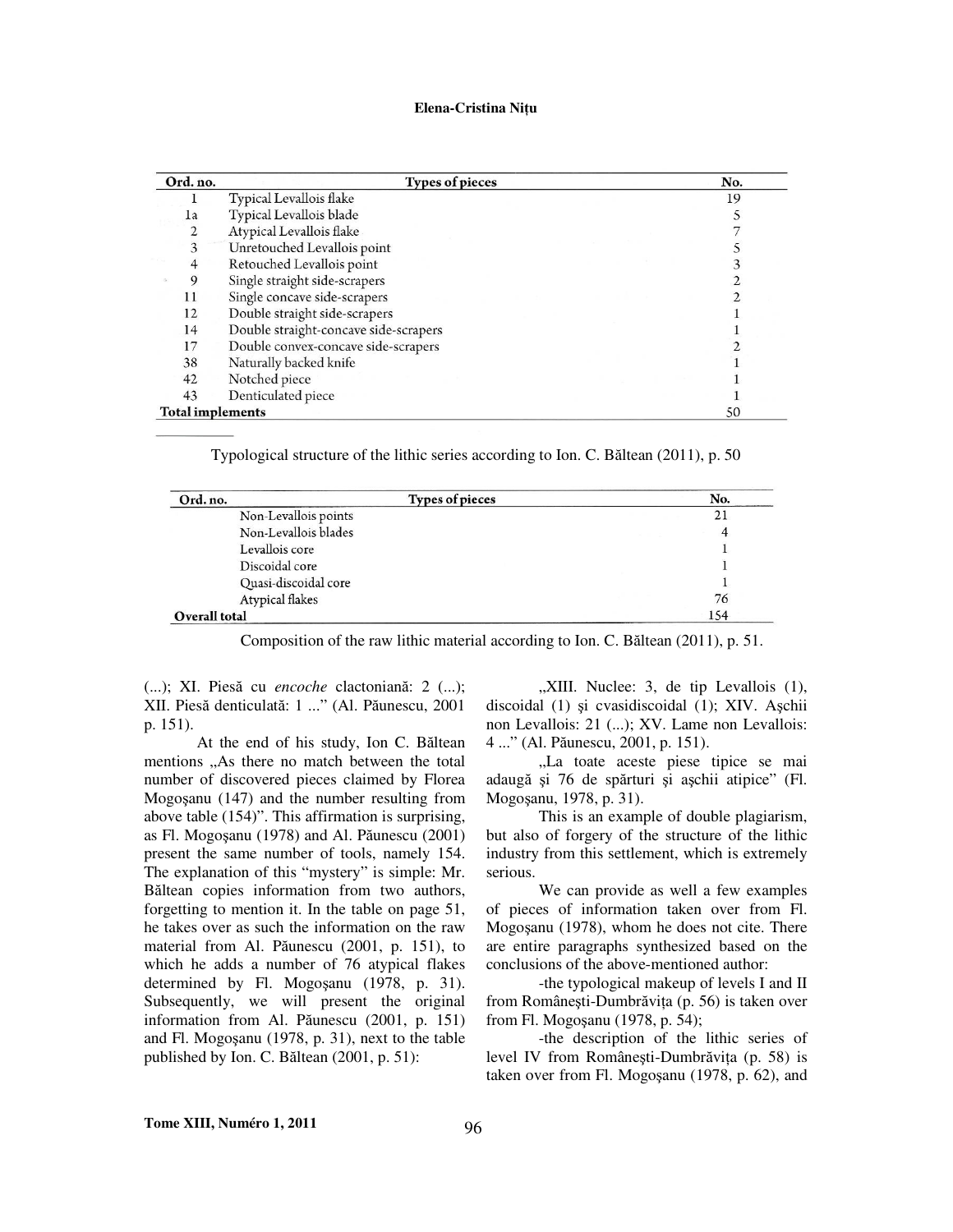#### *The Prehistory of Banat* (Editors-in-chief Nikola Tasić and Florin Draşovean), I. *The Palaeolithic and Mesolithic* (Edited by Florin Drasovean and Borislav Jovanović), EA The Publishing House of the Romanian Academy, Bucharest, 2011, 245 p., 77 fig., ISBN: 978-973-27-2057-8.

level V from Fl. Mogoşanu (1978, p. 61-63); the conclusions for level VI are synthesized based on Fl. Mogoşanu (1978, p. 66)

It is useless to mention that absolutely all the settlements presented in this chapter are treated in the same way, so there is no analysis carried out by the author, and not even a synthesis of the studies of the researchers who worked in Banat. All the analyses presented have been taken over as such, without any addition, often "forgetting" to quote the authors who carried them out. The text is made up in a very confusing way so that the reader is not able to identify the authors who actually studied the material but will not completely exclude them either. We are dealing with a simple compilation of some older studies, sprinkled with plagiarisms here and there.

Although the author has no contribution whatsoever, except for the translation of some older articles and studies, he criticizes some aspects of the lithic analysis carried out by others. About the settlement of Cosava, he states: "We regret that we cannot have a view of the butt types, of the metrical variation of the support, of the frequency of the pieces that stem from the first stages of the reduction sequence as the material (nowadays in the custody of the History Museum of Lugoj), whose storing conditions render its study difficult if not even impossible with a view to reconstructing its archaeological context from which it stems has not been processed and one makes no references to the lithic implements (the same holds for the other two levels)" (p. 48). If he had known the specialized literature well, he would have noticed that for the settlement of Coşava there is an identification of the types of butts and of the metric relations carried out by Al. Păunescu (2001). Similarly, the author is discontent with the analysis of other archeological settlements as well, because of the lack of metrical and technological data and of the refittings (for example at Româneşti-Dumbrăviţa). We are wondering, naturally, why has the author taken over the analyses carried out by others if he was discontent with them? At the same time, we do not understand why he did not make himself new techno-typological analyses, better than the older ones. Concerning the diggings of 1989 from the settlement of Gornea-Păzărişte, the author mentions that the drawings of the published tools are irrelevant and do not respect the scientific rigors: "We would not have been so disappointed if the drawings had been carried out after the required principles of the graphic rendering of lithic material, but in the present case this thing is of little avail, too" (p. 52). After such a statement, in this chapter we would have expected to find only drawings realized according to modern graphic principles, made by the author of the chapter himself. We noticed with amazement that the drawings used are still the old ones published by Fl. Mogoşanu (1978) and Al. Păunescu (2001). Moreover, the figures made based on the old drawings do not respect even a minimum of rigor. The author does not know that when one presents the drawings of some tools, they need to be provided with a scale, too. And on top of it all, when it comes to the dimension of the tools, they are "thrown" helter-skelter on a page in a group of drawings under which it is mentioned that the tools have variable scales (!), so the reader can attribute any « variable » dimension to the items in front of his eyes.

Except for the elements signaled above, the study also misses some minimal technotypological knowledge. We find out with surprise that the presence of plane (sometimes wide) and facetted butts and of a well developed bulb are proof of the use of an "indirect percussion with hard percussor or punctiform percussor" (p. 67). In such a small sentence, which this time is the author's contribution, are included very many mistakes. First of all, there is no such thing as indirect percussion with hard percussor, these terms are totally antithetic. There is no such thing as punctiform percussor, yet there is punctiform butt. The presence of a very prominent bulb is no proof of an indirect percussion; on the contrary it is evidence of a direct hard percussion. Referring to the scrapers from the settlement of Gornea-Dealul Căunitei, the author affirms that they were made on Levallois points with "facetted convex butt, non-Levallois butt and Levallois blade butt" p. 51). What is striking is the fact that the author does not know the types of butts, as there are no non-Levallois or Levallois butts, there are only flakes, points or blades. Out of the examples provided, there is an obvious use of certain